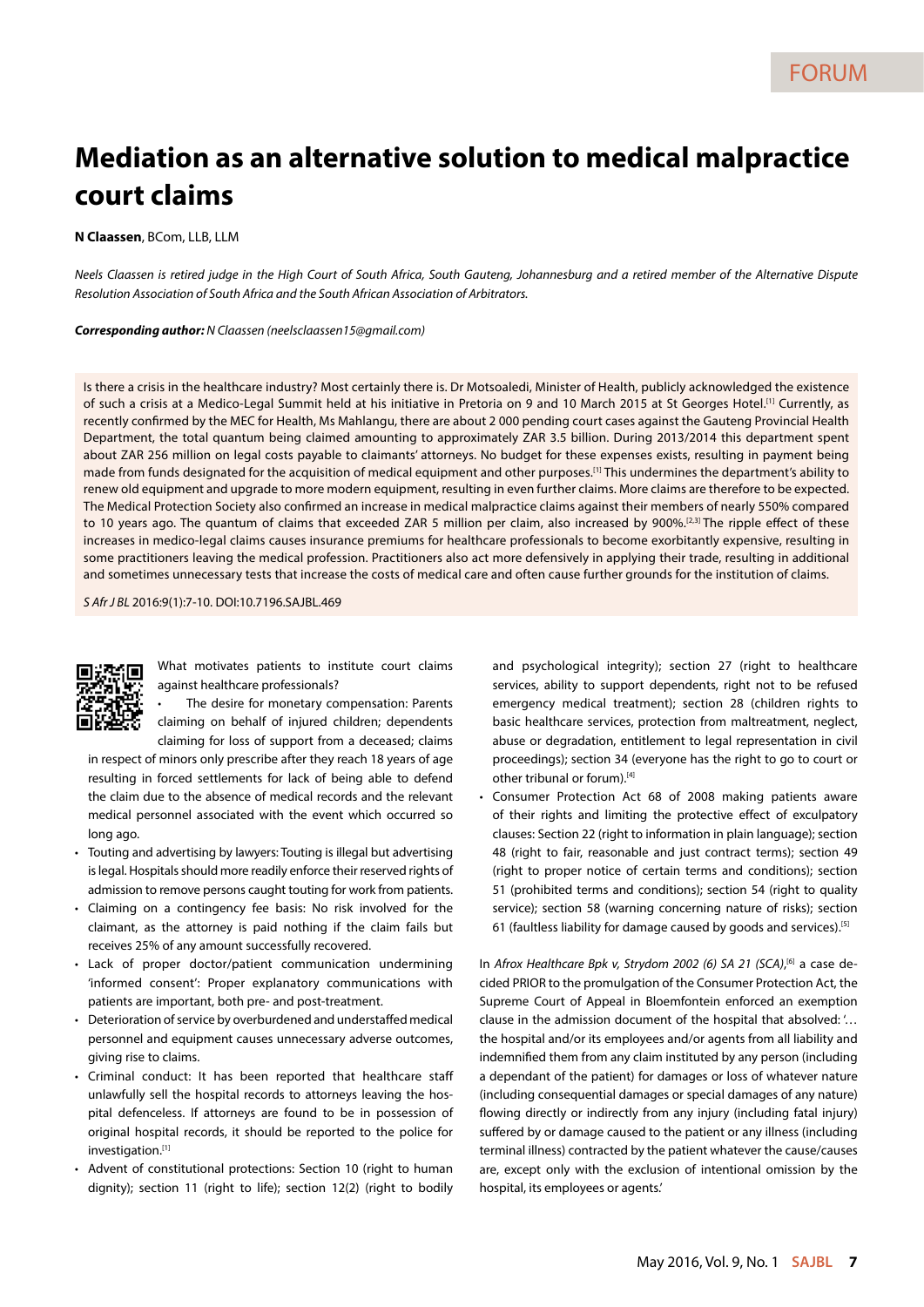The negligence of a nurse (tying bandages too tightly which cut the blood supply to the wound) caused complications and the claimant suffered damages, but the court ruled that such negligence was excluded by the exemption clause and held the hospital not liable for the claimed damages. It is doubtful whether this conclusion would in future be upheld in light of the clauses referred to above in the Consumer Protection Act. In particular, Regulation 44(1) introduced by the Minister responsible for consumer protection matters, provides that a consumer agreement is presumed to be **unfair** if it has the purpose or effect of 'excluding or limiting the liability of the supplier for death or personal injury caused to the consumer through an act or omission of that supplier.<sup>[6]</sup>

In Britain the Unfair Terms Act of 1977*,* prohibits the exclusion of liability for negligence, including ordinary negligence, leading to bodily injuries or death. In terms of section 2(2)(a) of our Consumer Protection Act, courts in South Africa (SA) are permitted to take cognisance of 'appropriate foreign and international law' when interpreting the Act and may well in future lean towards greater protection of patients' rights as in the UK.<sup>[5,7]</sup> This provision is also in line with section 39(1) and (2) of our Constitution, which enjoins courts to develop the common law in the spirit, purport, and objects of the Bill of Rights and, in doing so, it must take cognisance of international law and may consider foreign law.[4]

## **12 main disadvantages of litigation**

- It has become too costly; however, it would seem the same holds true for arbitration. Litigants are enticed by the promise inherent in 'contingency fee' based cases that their attorney will not charge if the case is lost but will charge 25% of any amount successfully recovered. They tend to forget, however, that if the case is lost, the winning parties' costs will be for their account. Also, taking 25% of any damages recovered can be substantial depending on the amount so awarded.[1]
- It is too time consuming: It takes years to come to trial and then there may be interim procedures, postponements and/or further appeal processes extending the final conclusion of the matter even further. The economy of settling now for ZAR 1 000 instead of 4 years down the line is not always adequately explained.
- There is usually a winner and a loser and sometimes both are dissatisfied with the outcome!
- Lawyers prevent opposing parties from communicating with one another and so prevent any early amicable settlement between them. 'Don't speak to me, speak to my lawyer'!
- Adverse publicity and cross-examination can ruin a successful professional career, even in cases where the claim is completely unmeritorious. Adverse publicity and cross-examination can also undermine a patient's dignity even in successful claims.
- Not all adverse outcomes or mistakes or errors constitute negligence justifying the institution of a claim.<sup>[8]</sup>
- Most claims are settled at the doors of court after the parties had already suffered much trauma and incurred substantial legal costs.
- Often the root of the complaint is never disclosed or dealt with in the proceedings because of the absence of evidence about the true cause of the patient's complaint.
- Many claims are instituted long after the event that gave rise to the alleged damages, this seriously hampers the proper investigation and ventilation of all relevant facts to enable a just verdict to be reached.
- The presiding officers in courts are judges and magistrates who are not necessarily *au fait* with complex medical procedures and complications, sometimes resulting in unjust decisions.
- Litigation seldom, if ever, results in reconciliation of the opposing parties.
- Court decisions are sometimes based on legal technicalities (exceptions, prescription, lack of compliance with notice periods, etc.) that are far removed from the parties' needs, leaving the matter unresolved and both parties dissatisfied.

#### **Mediation**

During December 2014 the court-annexed mediation in certain Magistrates Courts in Gauteng and North West, was inaugurated.[9] Rule 73 of the Magistrates' Court Rules defines mediation as the 'process by which a mediator assists the parties in actual or potential litigation to resolve the dispute between them by facilitating discussions between the parties, assisting them in identifying issues, clarifying priorities, exploring areas of compromise and generating options in an attempt to resolve the dispute'*.* Rule 71(b), (c), (d) and (f) declares that the main purpose of mediation is to 'promote restorative justice … preserve relationships between litigants or potential litigants which may become strained or destroyed by the adversarial nature of litigation; facilitate an expeditious and cost-effective resolution of a dispute … provide litigants … with solutions … which are beyond the scope and powers of judicial officers'.

The success rate of mediations is estimated at between 80% and 90%. In the year 2000, Singapore boasted a success rate of 93% out of 3 943 cases.[10] Mediation is suitable for the resolution of multiple disputes between multiple parties, such as between individuals on the one hand and companies, municipalities and even government departments on the other.[11] It equalises power imbalances in the process.

In Hong Kong legal practitioners are liable to be disbarred if they fail to first advise their clients on the benefits of mediation before resorting to court litigation. In Britain it was decided in *Halsey v. Milton Keynes NHS Trust [2004] EWCA Civ 576* that 'all members of the legal profession who conduct litigation should now routinely consider with their clients whether their disputes are suitable for ADR.' (Alternative Dispute Resolution, such as refereeing, mediation or arbitration.)[12]

Before any mediation commences, the mediator and the parties normally sign a mediation agreement wherein all the attributes of mediation are contractually secured.[13]

The Minister of Justice has been quoted as saying that he intends to submit to cabinet a policy framework to facilitate the diversion of all claims against the state, first to mediation.<sup>[14]</sup> The Ministry of Justice retains a list of qualified mediators.

## **The attributes and benefits of mediation**

- Mediation is far **less costly** than litigation or arbitration. According to the *Government Gazette* mediation tariffs have been set, *inter alia* determining that a level 1 mediator may charge ZAR 4 500 and a level 2 mediator ZAR 6 000 as a **maximum** fee per day shared equally by both parties.<sup>[15]</sup>
- Mediation is far **less time consuming** than litigation or arbitration. It has been estimated that the largest portion of mediations are completed in less than a day. Mediating parties are also not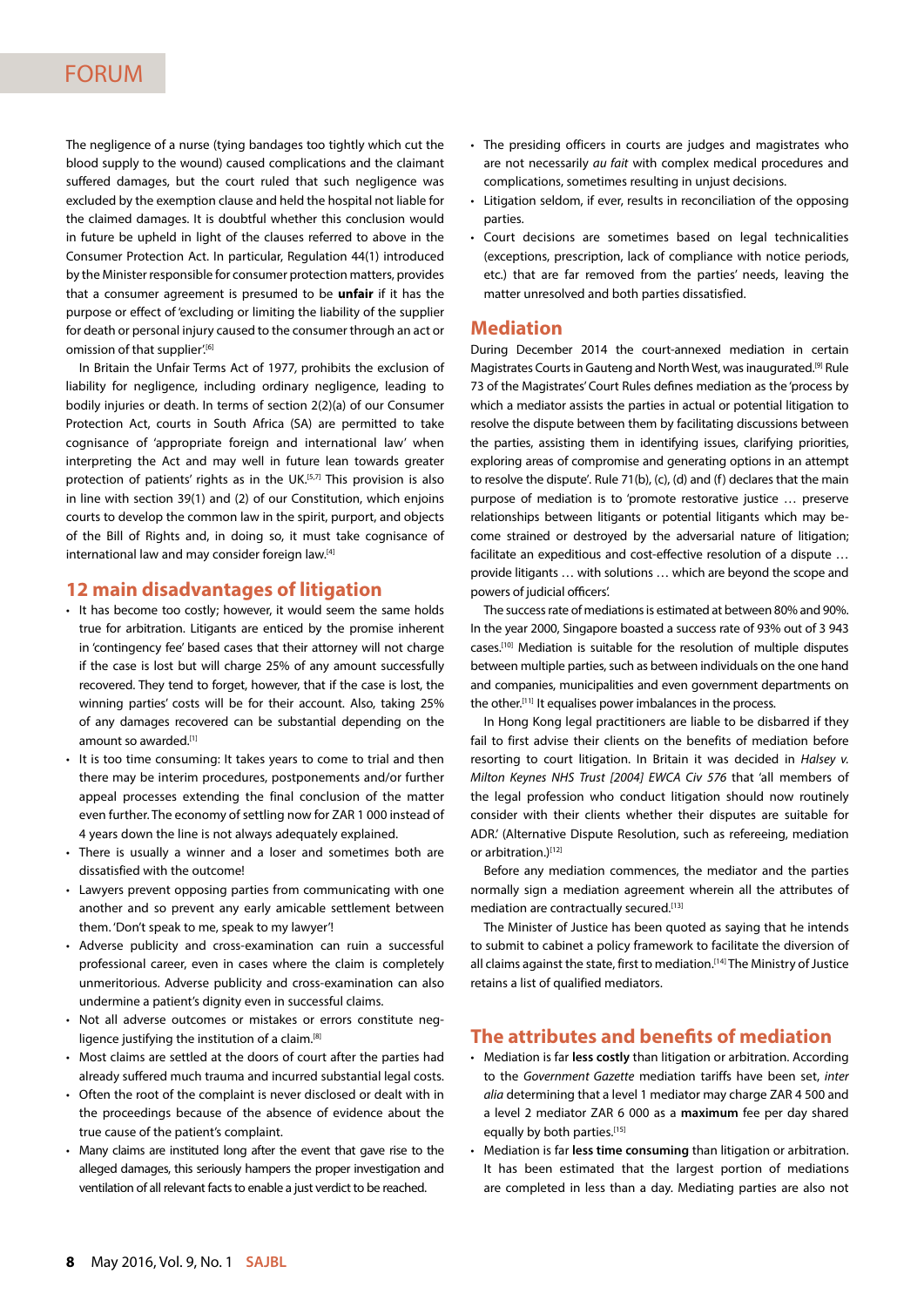subject to waiting time for trial dates, as in the courts. It is only the mediator and the parties who have to coordinate their diaries for a suitable date.

- Mediation is a **voluntary** and not a compulsory process and under no circumstances does it deny a party's right to withdraw and enforce his right to litigate in court. If any party feels aggrieved by the mediation process, withdrawal at any stage is permissible. In such event, the mediator would usually ask for a private session with the aggrieved party to enquire the reason for his or her dissatisfaction in order to have an opportunity to remove any misunderstanding and hopefully convince that party to continue with the process. Where the mediator is of the view that the aggrieved party is unreasonable in his refusal to continue with the mediation, he will record such fact and a subsequent court hearing the dispute may issue a punitive costs order against such party. Although it is generally not a compulsory process, certain legislation obliges disputing parties to submit their disputes to mediation first before instituting litigation.
- Mediation is an **informal process.** The formal laws of evidence and the rules of court do not bind the parties. Knowledge of court procedures is, therefore, not a prerequisite for parties to engage in mediation successfully.
- Mediation is **without prejudice** to either party's rights. This allows parties to speak freely without fear of their rights being adversely affected. Such freedom often leads to the parties getting to grips with the real problem. If, however, the mediation fails, then neither party is allowed to refer to anything said or admitted during the mediation during any later court proceedings.
- Mediation is a **private and confidential affair** where no adverse publicity will influence the parties to withhold the truth. It is a safe place to speak the unadulterated truth! It is also permissible to have your own attorney present throughout the mediation process. Experience has shown that it is sometimes beneficial to have the parties' attorneys present. It makes their clients feel safe and comfortable and undermines any fear they may have that they will be prejudiced.
- Mediation is **client based**, i.e. the interests or needs and not the rights of each party are paramount. It is not rights based, as is the case in litigation or arbitration. The skilled mediator guides the parties to a mutual solution satisfactory to them irrespective of their legal rights. Thus, they arrive at a solution designed by their own needs leaving two winners instead of a loser and a winner. In arriving at a solution, the parties are not limited to their legal remedies. Often, a mere apology suffices to bring healing to broken relationships. It would be wise to remember, 'having your **day** in court' does not always result in 'having your **say** in court'.
- Mediation called for at the **earliest moment possible** allows the parties to face one another after the event sooner than in litigation. At such early stage, attitudes have not yet hardened and the relevant documentation and personnel that can shed light on the causes of the problem are usually still available. No waiting time for trial dates is required and the problem can be resolved while everything is still fresh in the memory of the respective parties.
- The mediator facilitates any **lack of understanding** or any **miscommunication** existing between the parties in language devoid of legal formalism or scientific technicalities. Where the problem is, however, **technical or scientific** in nature, the mediator will be in a position to guide the parties to appoint a single independent expert to look at the problem and give a neutral view

or explanation. Both parties are encouraged to agree in advance to accept the independent expert's conclusion and to share equally his or her fees. Usually this procedure will resolve the problem, resulting in a far more cost-effective resolution of the dispute than a procedure where each party employs his or her own expert.

- Another benefit of mediation is that it engenders **equality** between the parties and removes any imbalance in power between the 'stronger' professional and the 'weaker' lay patient. This balance occurs during private sessions that the mediator conducts with each party in the absence of the other, where the weaker party is free to speak without reservation. This freedom usually discloses the real nature of the dispute and the real needs of the party.
- Mediation allows the parties **greater control** over the process in comparison to litigation where their legal representatives are in control. The process of mediation removes the disadvantages of the adversarial nature of litigation. The adversarial process produces surprises that are often devastating to the parties. Cases are often decided on legal principles far removed from the parties' interests, e.g. a case may be decided on depending on whom the onus of proof rests, a concept far removed from the parties' interests and real needs.
- A mediator does not supply the parties with a **verdict**. Nor does the mediator judge the **credibility** of the parties and/or their witnesses. A mediator does not cross-examine anyone as is done in court or arbitration proceedings. The *bona fides* of each party or person are accepted without question, and this removes the threatening atmosphere that is so often prevalent in court proceedings. It is a safer place to protect one's dignity and reputation.

## **How is mediation initiated and implemented?**

Once the parties have agreed to submit their dispute to mediation, a mediator is appointed suitable to both parties. Parties may approach any person known to be a qualified mediator or they may approach the Clerk of the Magistrates' Courts where court annexed mediation is practised or they may approach the Ministry of Justice for referral to a mediator if none is known by the parties.

A mediation agreement is signed which also reflects the mediator's fees as well as all the attributes of the process referred to above. The mediation can then take place at any convenient place agreed upon by the parties, usually at no cost to either party.

The process of mediation usually commences with a joint session where each party is given an opportunity to state his or her case to the mediator. In so doing, the mediator obtains, in advance, undertakings from the parties to avoid all derogatory language in stating their case. If they disobey, the mediator reminds them of their undertaking and so maintains peace and a comfortable atmosphere.

After this session, the mediator explains that each party is now afforded an opportunity to discuss in private with the mediator his or her grievances. During this session the mediator undertakes not to disclose anything said in confidence to him to the other party unless the party in session authorises the mediator to do so. If either party in private session authorises the mediator to disclose to the other party certain confidential information, the mediator normally writes it down and checks with the party whether the information to be disclosed has been correctly recorded. It is then within the discretion of the mediator to decide when he or she regards it as profitable or